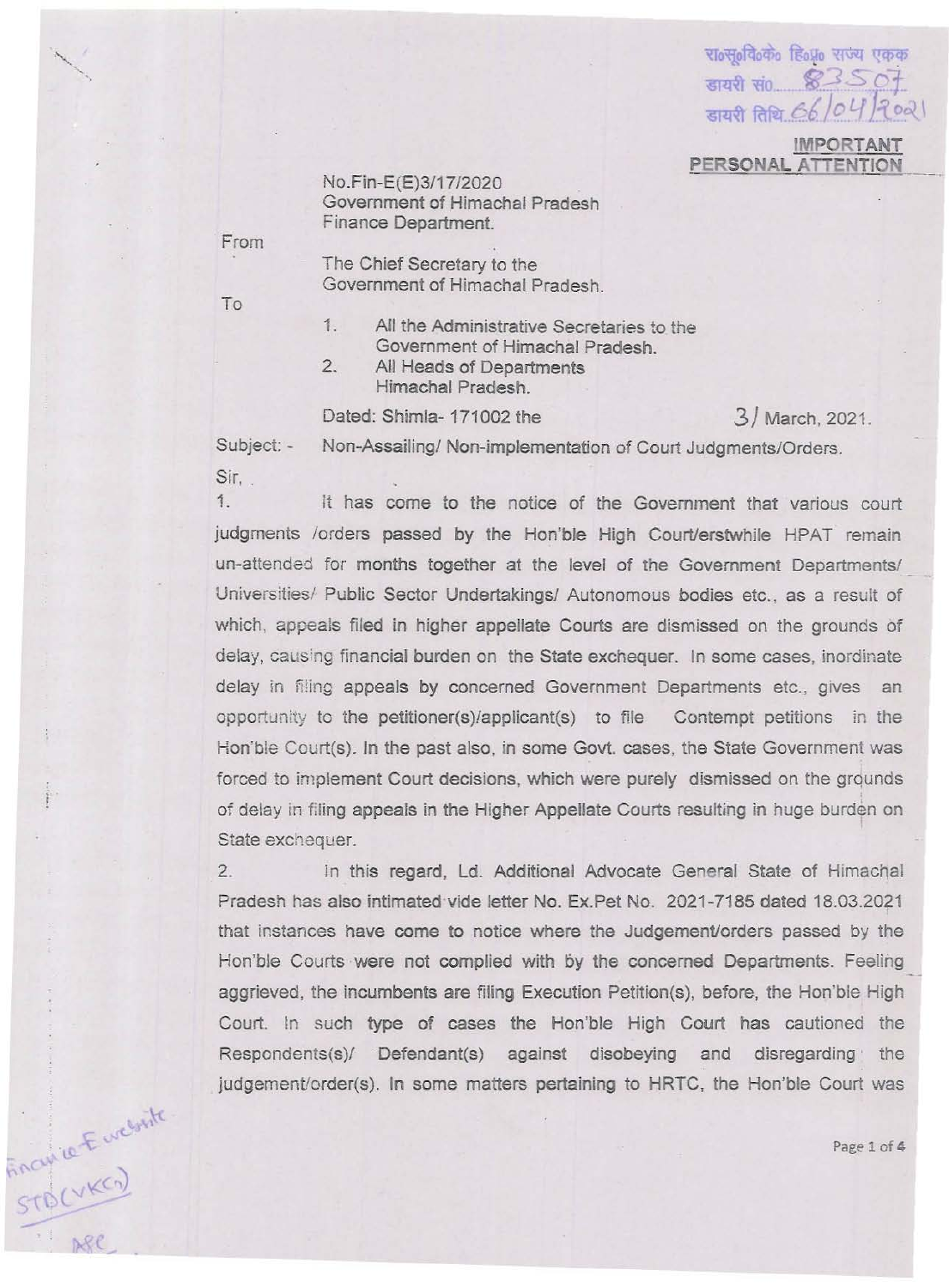pleased to impose heavy costs. In another matter pertaining to Health Department, the Hon'ble Court has been constrained to issue notice of contempt against the Respondents(s)/ Defendant(s) for non-implementation of the judgement(s) and the Hon'ble High Court has taken serious view on non-implementation of the Court orders.

3. It has been observed at Government level that in several cases the judgements/orders passed by the Courts in various Writ Petitions/OA's etc., involving financial implications are not dealt with on priority basis by the concerned departments as well as at the Secretariat level. The cases are referred to the advisory departments, close to the expiry of the period specified by the Hon'ble Court for implementation of the Court orders. In such circumstances, the Finance & Law Departments find it difficult to examine the cases in the right perspective keeping in view all the ramifications of the orders. In several cases, prior consultation with Law Department/Personnel Department on legal aspects too is required to be done by the departments.

4. It is pertinent to mention that in Chapter XVI of the 'Office Manual of the Government of Himachal Pradesh", detailed procedure has been given to deal with the Court cases in time bound manner. As per provisions contained in Para-16.4.4 of the aforesaid Office Manual, every office is required to maintain a register of court cases in the form as given in Chapter XIII of said Office Manual. The Register, contains all essential columns such as details of interim orders/stay etc., final decision, date of implementation of judgment or date of filing appeal etc. This register should always be kept updated and should be regularly reviewed to ensure that all orders, directions or judgments of the Courts are either implemented without delay or in case review /revision or appeal is to be filed, action is taken immediately<br>and stay orders obtained from the competent court with regard to the orders, directions or judgment against which review/revision or appeal has been filed.

5. The matter regarding non assailing/ non implementation of court judgments/ orders in time bound manner as per detailed guidelines/instructions contained in Chapter XVI of the "Office Manua! of the Government of Himachal Pradesh" has been viewed seriously by the Government. Therefore, all Administrative Secretaries and Heads of Departments are requested to strictly

Page 2 of 4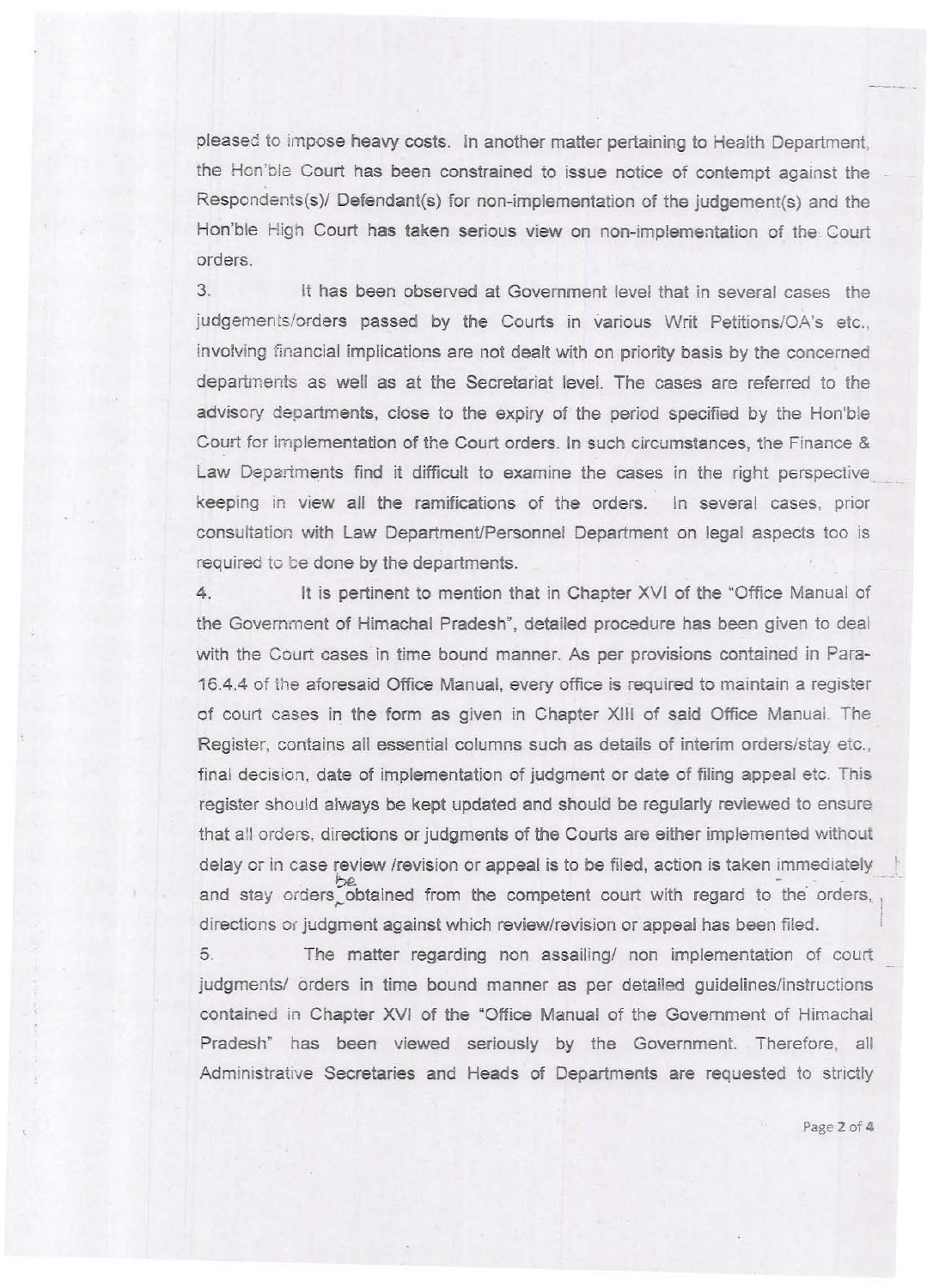adhere to the Govt. instructions/guidelines as referred to above. Any laxity and delay in filing appeal/review /revision in higher appellate Court, causing dismissal of such appeals on the grounds of delay in filing appeals can lead to disciplinary/ departmental action against the officers/official responsible for it.

6. All the Administrative Secretaries and Heads of Departments are also req uested to ensure that a mechanism is developed by the heads of departrnent under their control to deal with such cases on "TOP PRIORITY BASIS" which may be referred to the advisory departments including Finance department and Law department immediately, complete in all respect i.e. background of case alongwith previous papersiorders, number of beneficiaries, additional financial implications etc. along with cogent reasons. This exercise should be completed within reasonable time after the pronouncement of the decision by Hon'ble Court(s) failing which, the Administrative Secretaries/ Heads of Departments will be responsible for any adverse orders or consequences for non-compliance and disobedience Govt. directions, if any.

7. These instructions may be brought to the notice of all officers/official  $\leq$ in the Department/office for strict compliance so that delay in court matters could be avoided and the State Govt. is not forced to implement the Court judgements/orders, which could be legally contested in higher appellate Courts. Similarly court orders which call for implementation, could be implemented without any delay in the interest of stake holders.

8. These instructions may be followed in letter and spirit, failing which, strict action will be taken against the persons responsible for any lapses.

Yours faithfully,

(Anil Kumar Khachi, IAS) Chief Secretary to the Government of Himachal Pradesh. Dated Shimla 3/March, 2021

Endst. No. As above-Copy forwarded for strict compliance of the above instructions, to: -

- 1. The Advocate General, Himachal Pradesh, Shimla, for information
- 2. The Resident Commissioner. Himachal Pradesh. Himachal Bhawan. 27-Sikandra Road. New Delhi

Page 3 of 4

•

111001-00

distant in them is